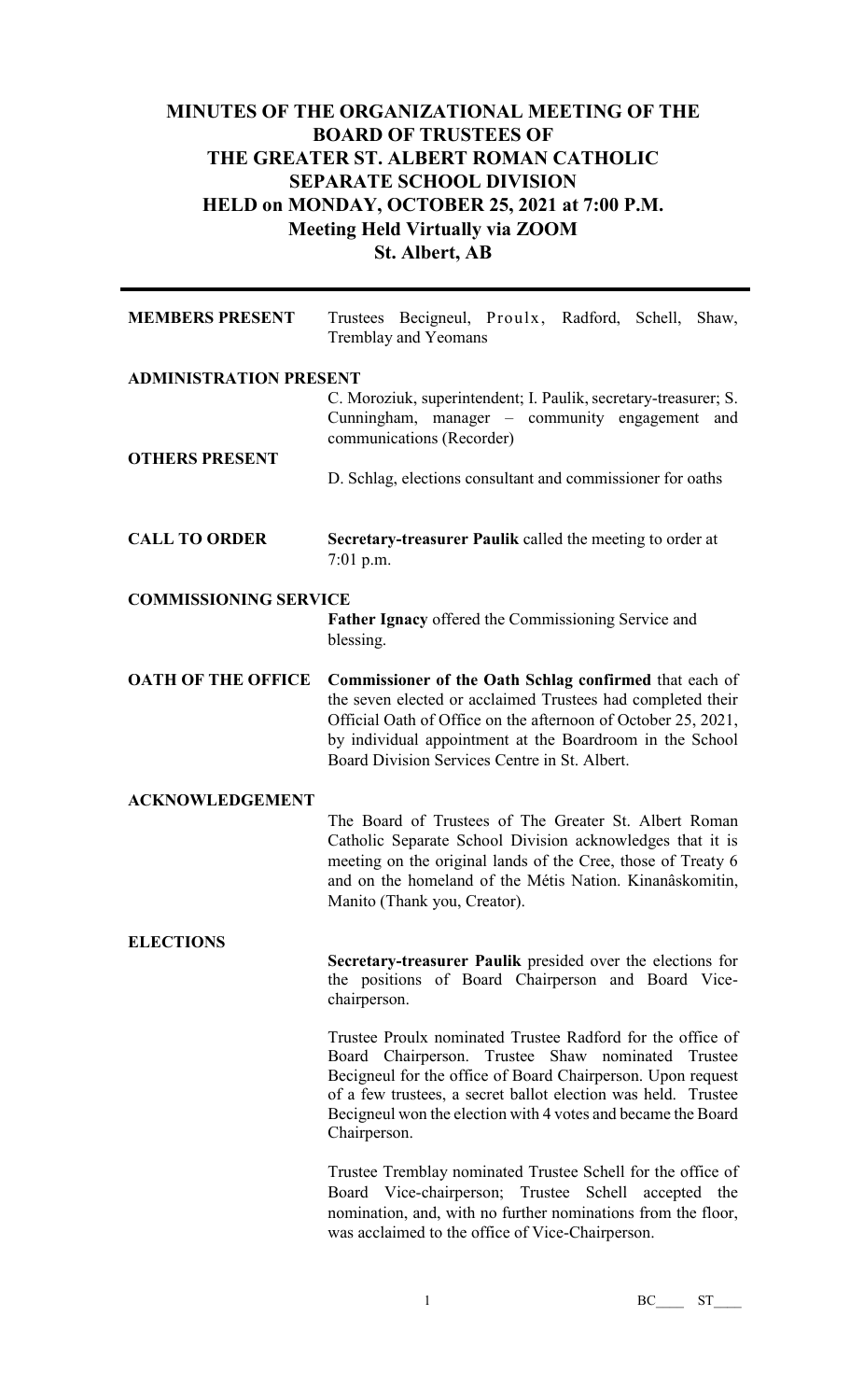| 31/22 | <b>Trustee Tremblay:</b> THAT the Board of Trustees approve      |
|-------|------------------------------------------------------------------|
|       | the effective date of October 25, 2021 as the start of the 2021- |
|       | 2022 term of the new Chairperson, Trustee Becigneul, and         |
|       | Vice-chairperson, Trustee Schell, and that the term continue     |
|       | until the determined time at the next election at the 2022       |
|       | Organizational Meeting.                                          |
|       | $C$ in Die $D$ $\left($ $\blacksquare$                           |

#### **CARRIED (7/7)**

**32/22 Trustee Becigneul: THAT** the Board of Trustees approve Secretary-treasurer Paulik to continue as Chair for the remainder of the Organizational Meeting.

### **CARRIED (7/7)**

# **REGULAR MEETINGS, TIME, LOCATION, AND DATES**

**33/22 Trustee Becigneul: THAT** the Board of Trustees approve the 2021-2022 schedule of regular board meeting dates as presented, with all meetings held in person at Division Services Centre or virtually if deemed necessary, with a start time of 2:00 p.m. for in-camera sessions and 3:30 p.m. for the public portion of meetings; and furthermore that the Committee of the Whole meetings be held at 6:30 p.m. virtually unless deemed necessary to take place in person, and that the Board of Trustees approve the date of June  $27<sup>th</sup>$ , 2022 to conduct its 2022/23 Organizational Meeting with a start time of 7:00 p.m.

**CARRIED (7/7)**

# **SIGNING AUTHORITY**

**34/22 Trustee Tremblay: THAT** the Board of Trustees approve the chair or vice-chair and the superintendent of schools, secretary-treasurer, or finance manager as authorized for Greater St. Albert Roman Catholic Separate School Division banking signing authority for the 2021-2022 school year, effective October 25, 2021.

### **CARRIED (7/7)**

### **BORROWING RESOLUTION**

**35/22 Trustee Proulx: THAT** the Board of Trustees approve the attached borrowing resolution for the 2021-2022 school year.

#### **CARRIED (7/7)**

#### **APPOINTMENT OF AUDITOR**

**36/22 Trustee Schell: THAT** the Board of Trustees approve the appointment of the firm Meyers, Norris, & Penny LLP as auditors for Greater St. Albert Roman Catholic Separate School Division for the 2021-2022 fiscal year.

**CARRIED (7/7)**

## **COMMITTEE STRUCTURE AND APPOINTMENTS**

**37/22 Trustee Shaw: THAT** the Board of Trustees approve the committee structure and the appointments (attached) as decided at this organizational meeting for 2021-2022.